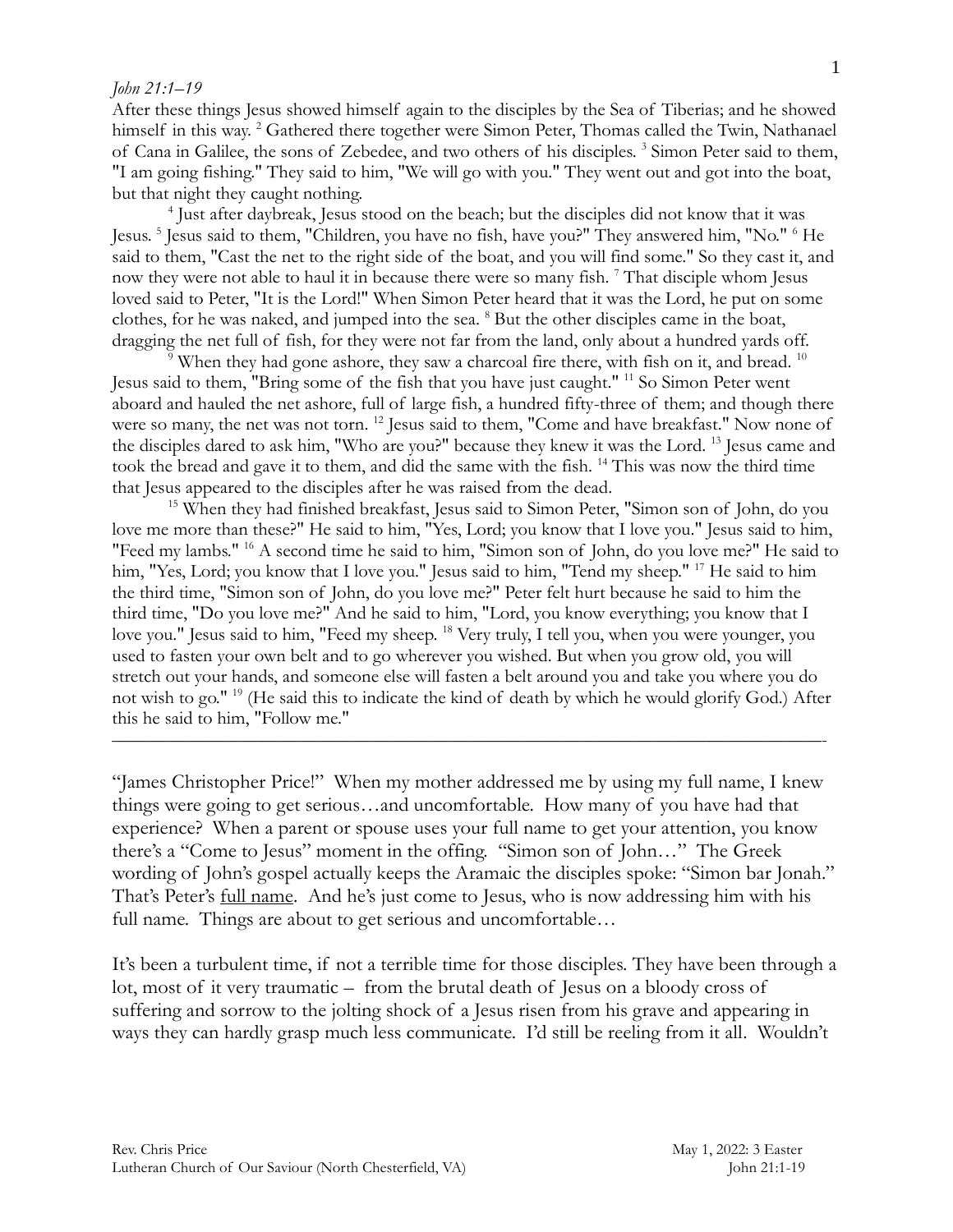you? And when you're overwhelmed, don't you just want to get life back to *normal*, to get back to the routine things that once made up the comfort zone for your life?

"I am going fishing," Peter said as he looked out over the Sea of Tiberias, his old stomping grounds where he once plied his trade as a fisherman. "We will go with you," fellow disciples and erstwhile fishermen chime in. I can't help but wonder if getting back to something normal was not what led Peter and his companions to get in that boat again, to go out on those waters once so familiar, and to spend time just letting their hands course over the well-known cords of their nets.Shaken disciples trying to get back to normal… Soldiers returned from a foreign battlefield so awful that it makes home surreal. Area residents wary and still cowering because of murders in their neighborhoods. Ukrainians facing another horrid day of destruction and death. Some of you so worried about a loved one, and some of you so missing the love or loves of your life. When overextended, overloaded…overwhelmed, the one thing we crave is just to feel normal gain, and for life to get back to being wonderfully normal again. "I am going fishing," back to what was once so normal.

And what do they discover? They discover that they can't go back to life as normal. They discover failure, frustration, and a call. No fish… They cannot ply the trade the way they once did; it's not working. They cannot go back to the way it was. Nor can any of us disciples. As much as we may so want to go back to the way it was when, it's just not going to happen. For the truth is that while we want to go back when, we need to go forward *until*. "Children, you have no fish, have you?" "Children, you're not able to do "normal", are you? You're not able to concentrate, to keep your eye on the ball, or to sleep through the fitful night, are you?" It's not working, until there comes a call...from beyond, from somewhere else. "Let your nets down on the right side." The direction we need is not in us. The direction we need is from the voice of the One calling to us from that shore beyond these fitful waters, turbulent and frustrating.

And then, with nets almost bursting with fish…"it's the Lord!" And now, even with this huge catch of sudden opportunity and new success, the really important thing is no longer the flapping fish, but getting to our Lord Jesus…who is right here to meet us in the profound hospitality of a simple meal, where we can taste food again, and can just be fed again, and can know grace again.

Sometimes the Church of Christ has a tough time finding an answer as to the "Why?" of death or the "How could this happen?" of evil. But we do have that call of the One who has passed through those dark waters and beckons us to the bright shore. And we do have the hospitality of a simply profound meal where stressed and hurting disciples can taste again of grace in times of need and be fed again with faith for the days ahead.

"Simon son of John!" Uh-oh, here it comes, a "Come to Jesus" moment. "Simon son of John, do you…love me?" After all that's happened – the terrible violence God let happen,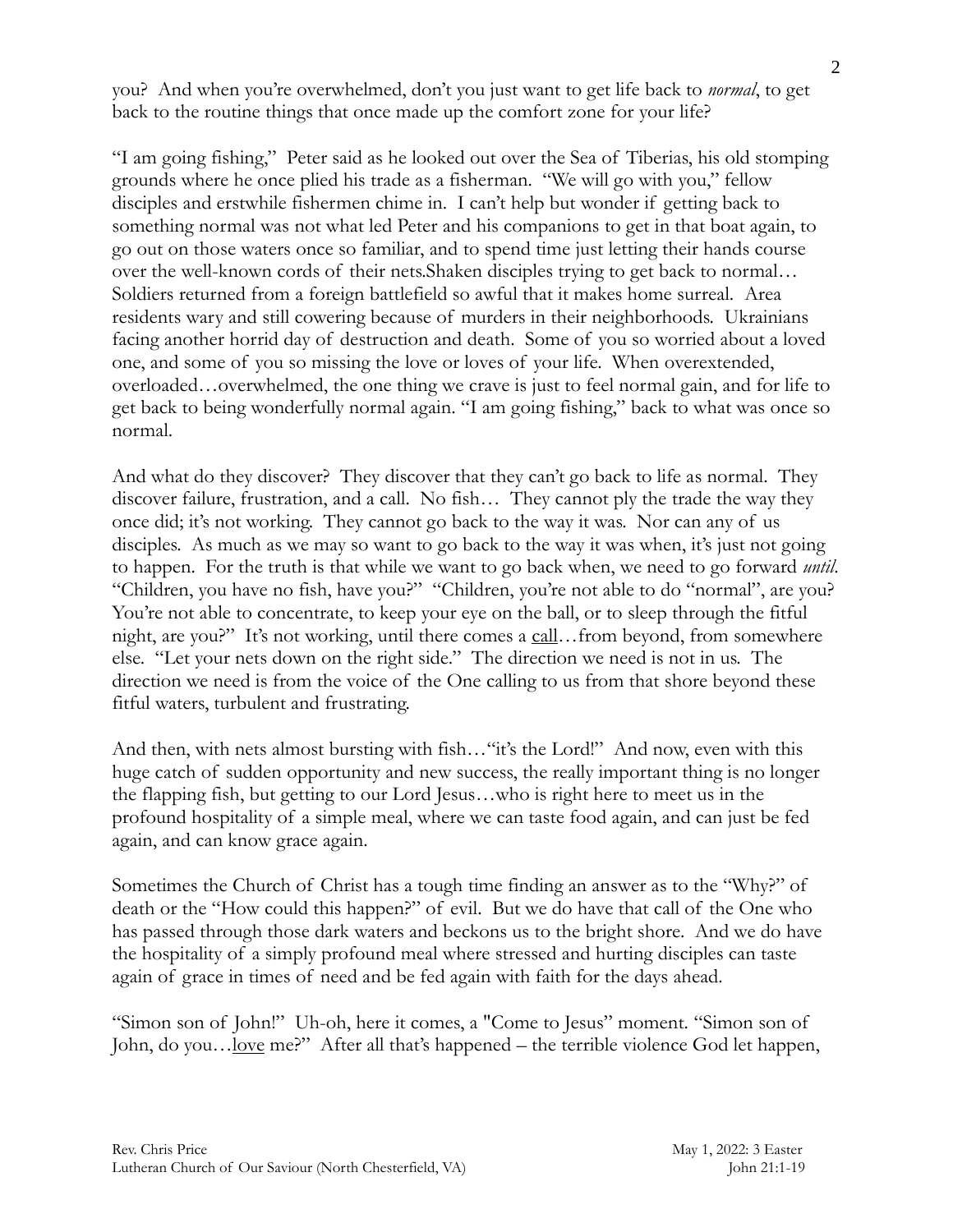your failure and all your fear, this death of innocence, and this incredible promise of risen life that you cannot yet believe – after all your trial and trauma, "Do you love me?" Well, do you, folks? Do you *love* Jesus? Do you still have it in you after all your trouble and pain? "Do you love me?" asks your Lord!

Wow... We live in a world where everybody wants God to love them... and to like them. But this isn't about whether Jesus loves you; it's about whether you love <u>Jesus</u>...after all that's happened to you. Suddenly Jesus is no longer coddling; he's challenging shaken disciples. And it's exactly what we need. "Simon son of John, do you love me?" Jesus doesn't ask, "Do you believe in me?" because who can believe all that's happened? Jesus doesn't ask, "Have you accepted me as Lord and Savior?" because who can accept all this stuff, and on top of everything else we're having to bear? It is mercifully and challengingly a question of love, to get us in touch with the one thing that will keep us going.

After all that's happened, "do you love me?" asks your Lord Jesus. Do you still have it in you?

And you know what? "Yes, Lord; you know that I love you" even now, especially now.

"Feed my lambs… Do you love me?"

"Yes, Lord; you know that I love you even after all that's happened to me and to you."

"Tend my sheep… Do you love me?"

"Yes, Lord, even when I'm hurting, I love you."

"Feed my sheep." "The only way you're going to be able to get through all this," says the Lord "is to love me...by taking care of my sheep."

We're fooling ourselves if we ever think we can love Jesus without taking care of one another as his flock, his Church. Forget about loving the Jesus in your heart…or sentiment, or ideas, or visions of heaven. If we really love Jesus, we'll focus instead on loving the Jesus in our brother or sister in Christ. "Don't fantasize about being in some sweet heaven with me, and don't go fishing for me by trying to go back to the way it once was. You love me by tending to my sheep right now in their need, hurt, or peril." The Church of Jesus Christ now has its charge. "The only way you're going to be able to get through this," says the Lord, "is to love me by taking care of my sheep." The only way you're going to get *through* this… But the fear, the pain, and the loss – these can make us yearn so for the god who would get us around all our trouble.

"Where was God?" our newspaper headline challenged after the Va. Tech shootings. Shouldn't a God of love protect us from such heinous things, and get us around such